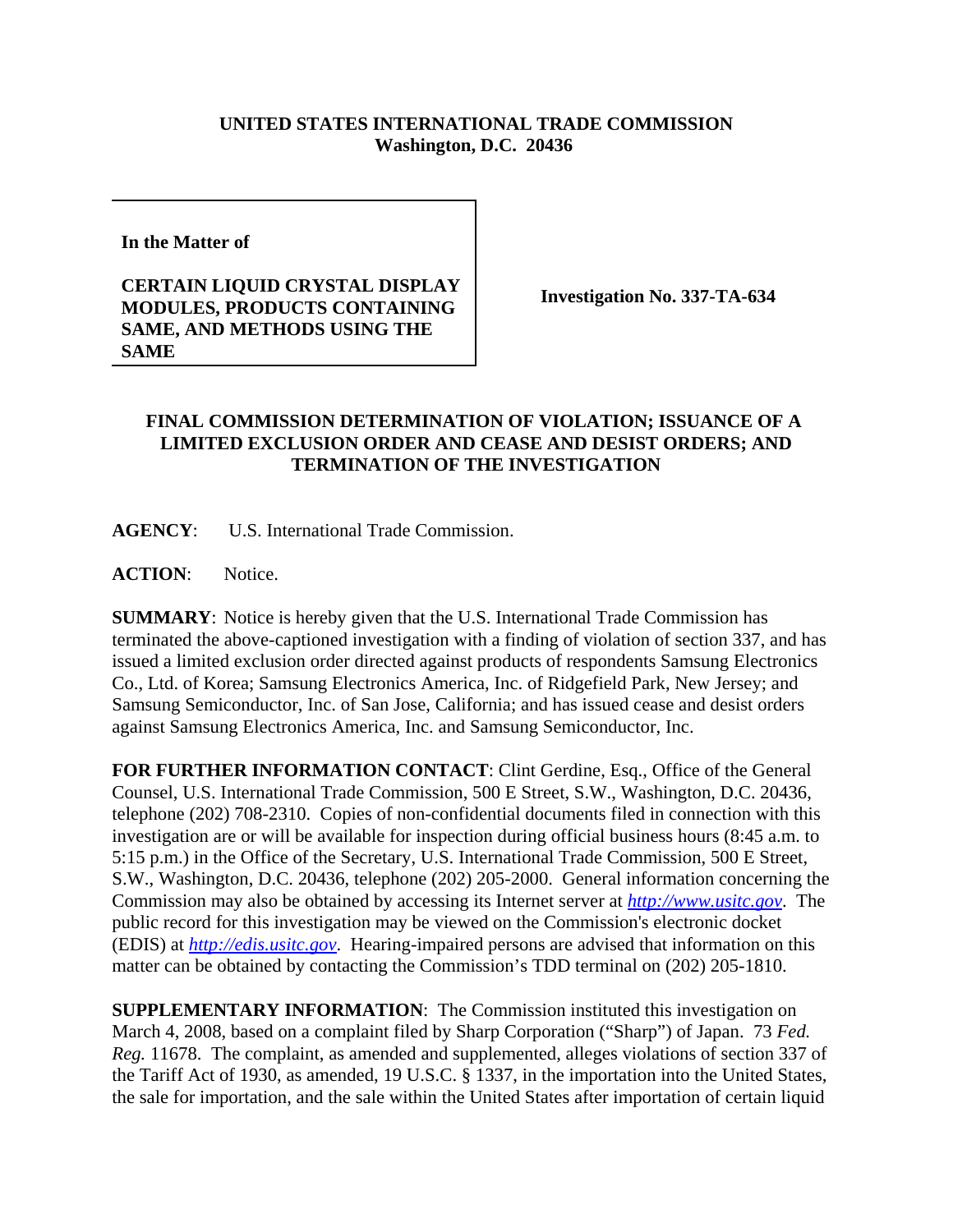crystal display devices, products containing same, and methods for using the same by reason of infringement of certain claims of U.S. Patent Nos. 6,879,364 ("the '364 patent"); 6,952,192 ("the '192 patent"); 7,304,703 ("the '703 patent"); and 7,304,626 ("the '626 patent"). The complaint further alleges the existence of a domestic industry. The Commission's notice of investigation named the following respondents: Samsung Electronics Co., Ltd. of Korea; Samsung Electronics America, Inc. of Ridgefield Park, New Jersey; and Samsung Semiconductor, Inc. of San Jose, California (collectively, "Samsung").

On June 12, 2009, the ALJ issued his final ID finding a violation of section 337 by Samsung. He also issued his recommendation on remedy and bonding during the period of Presidential review. On June 29, 2009, Samsung and the Commission investigative attorney ("IA") filed petitions for review of the final ID. The IA and Sharp filed responses to the petitions on July 7, 2009. On September 9, 2009, the Commission issued notice of its determination not to review the ALJ's final ID and requested written submissions on the issues of remedy, the public interest, and bonding from the parties and interested non-parties. 74 *Fed. Reg.* 47616-17 (Sept. 16, 2009).

On September 16 and 23, 2009, respectively, complainant Sharp, the Samsung respondents, and the IA filed briefs and reply briefs on the issues for which the Commission requested written submissions. On September 21, 2009, Samsung filed a petition for reconsideration of the Commission's determination not to review certain portions of the final ID. On October 19, 2009, the Commission issued an order denying the petition for reconsideration.

On October 30, 2009, Samsung filed a supplemental submission on the issues of remedy, the public interest, and bonding. On November 2 and 3, 2009, respectively, Sharp and the IA filed a response to Samsung's supplemental submission.

The Commission has made its determination on the issues of remedy, the public interest, and bonding. The Commission has determined that the appropriate form of relief is both: 1) a limited exclusion order prohibiting the unlicensed entry of LCD devices, including display panels and modules, and products containing the same that infringe one or more of (i) claims 5-7 of the '364 patent; (ii) claims 1 and 4 of the '192 patent; (iii) claims 1-2, 6-8, 13-14, and 16-17 of the '703 patent; and (iv) claims 10, 17, and 20 of the '626 patent, where the infringing LCD devices are manufactured abroad by or on behalf of, or are imported by or on behalf of, Samsung, or any of its affiliated companies, parents, subsidiaries, licensees, contractors, or other related business entities, or successors or assigns; and 2) cease and desist orders prohibiting Samsung Electronics America, Inc. and Samsung Semiconductor, Inc. from conducting any of the following activities in the United States: importing, selling, marketing, advertising, distributing, offering for sale, transferring (except for exportation), and soliciting U.S. agents or distributors for, LCD devices, including display panels and modules, and products containing the same that infringe one or more of (i) claims 5-7 of the '364 patent; (ii) claims 1 and 4 of the '192 patent; (iii) claims 1-2, 6-8, 13-14, and 16-17 of the '703 patent; and (iv) claims 10, 17, and 20 of the '626 patent.